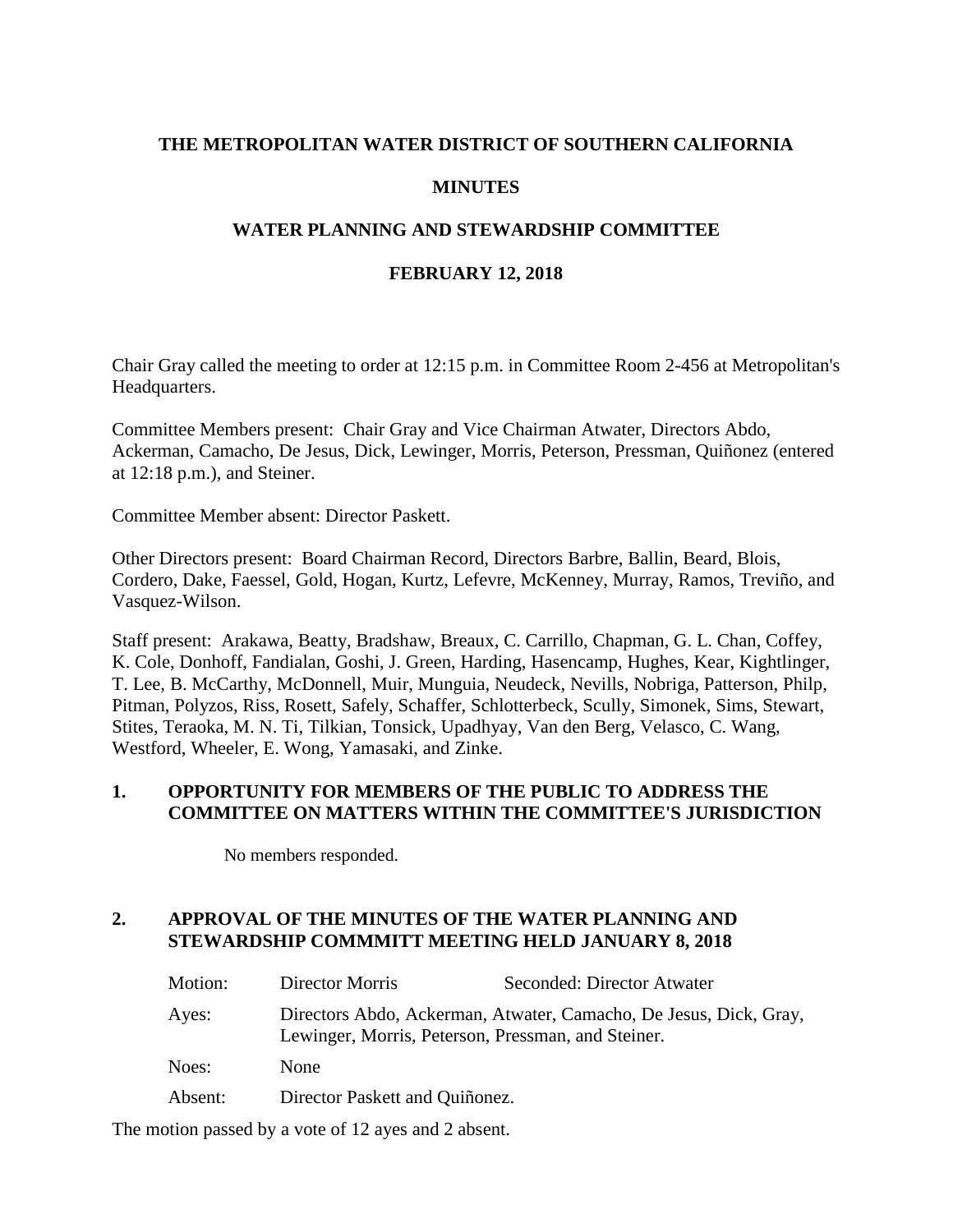#### **3. CONSENT CALENDAR ITEMS – ACTION**

None

### **4. OTHER BOARD ITEMS – ACTION**

None

# **5. BOARD INFORMATION ITEMS**

None

Director Quiñonez entered the meeting at 12:18 p.m.

### **6. COMMITTEE ITEMS**

a. Subject: Update on the California WaterFix

Presented by: Steven N. Arakawa, Manager, Bay Delta Initiatives

Mr. Arakawa provided an update on the California WaterFix discussing the State's recent action to pursue the project. He explained staff's preliminary review regarding project implementation, and what it means to Metropolitan as it relates to water supply and costs.

Jeff Kightlinger, General Manager, provided additional comments on the project scope with regard to the State's recent action.

Staff responded to questions regarding the proposed staged approach for the project, costs and Environmental Impact Report process, Central Valley Project Contractor participation, benefits associated with project participation and non-participation, design configuration and water transfer deliveries, and phase 2 funding participation.

b. Subject: Evaluation of Regional Storage Portfolio

Presented by: Edgar Fandialan, Principal Engineer, System Analysis Unit

Kevin A. Donhoff, Interim Manager, Water Resource Management, commented that in the interest of time, this presentation would be an abbreviated version.

Mr. Fandialan's presentation described the process for evaluating the Regional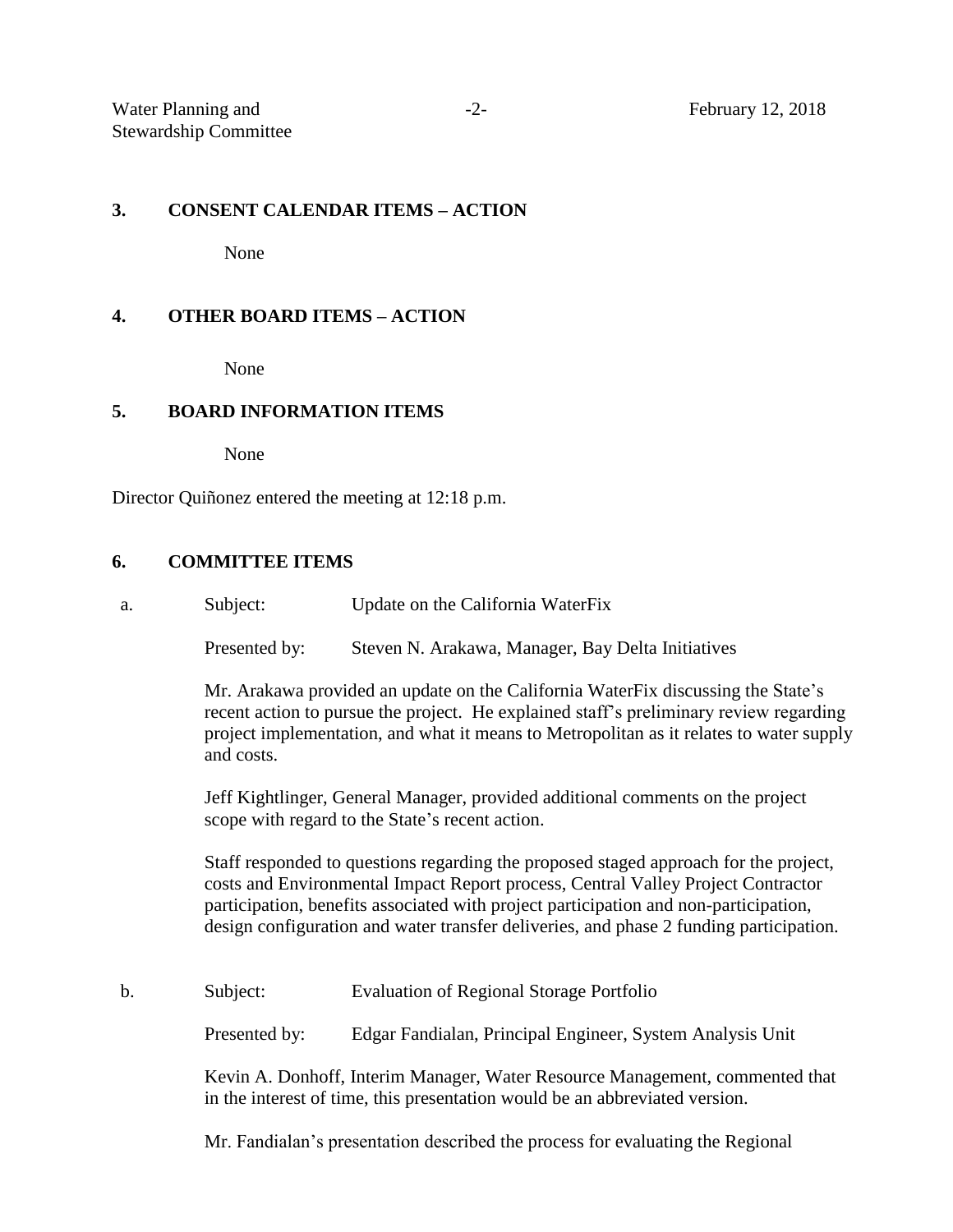Storage Portfolio and the purpose, approach, and preliminary milestones of the study.

Mr. Kightlinger commented that storage and demand management were important tools for Metropolitan to balance its supplies and demands over the last decade, when eight of ten years were dry. This study will yield findings relating to our storage portfolio. These findings will be brought to the board for discussion and incorporated into our 2020 IRP Update.

Staff responded to comments surrounding water storage capacity and take capabilities.

c. Subject: Water Surplus and Drought Management Report

Presented by: None

Mr. Donhoff announced that due time limitations agenda items 6c and 6d would not be presented, and noted that these reports could be found online.

d. Subject: Report on Integrated Water Resources Plan Implementation Presented by: None

### **7. MANAGEMENT REPORTS**

| a. | Subject:      | <b>Bay-Delta Matters</b>                                                    |
|----|---------------|-----------------------------------------------------------------------------|
|    | Presented by: | Roger Patterson, Assistant General Manager, Strategic Water<br>Initiatives  |
|    |               | Mr. Patterson noted that he had nothing additional to report.               |
| b. | Subject:      | <b>Colorado River Matters</b>                                               |
|    | Presented by: | Bill Hasencamp, Manager, Colorado River Resources                           |
|    |               | Mr. Hasencamp briefly reported on Colorado River Basin runoff<br>shortages. |
| c. | Subject:      | Water Resource Management Manager's report                                  |